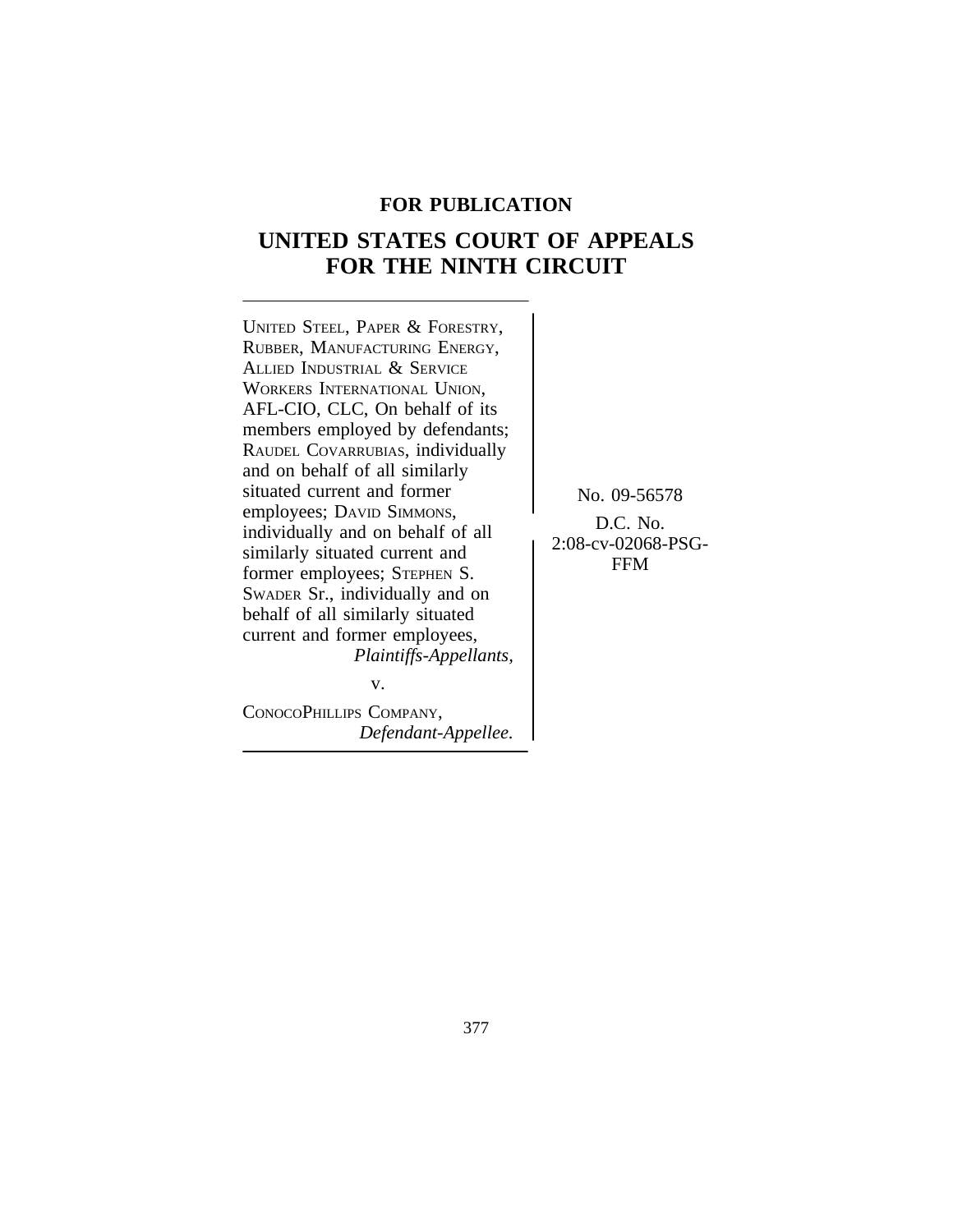<sup>U</sup>NITED STEEL, PAPER & FORESTRY, RUBBER, MANUFACTURING ENERGY, ALLIED INDUSTRIAL & SERVICE WORKERS INTERNATIONAL UNION, AFL-CIO, CLC, On behalf of its members employed by defendants; RAUDEL COVARRUBIAS, individually and on behalf of all similarly<br>situated current and former<br>employees: DAVID SIMMONS. D.C. No. employees; DAVID SIMMONS,<br>individually and on behalf of all <br>2:08-cv-02068-PSGindividually and on behalf of all  $\int_{\text{208-cv-0206}}^{2:08-cv-0206}$ similarly situated current and former employees; STEPHEN S. OPINION SWADER Sr., individually and on behalf of all similarly situated current and former employees, *Plaintiffs-Appellees,* v.

CONOCOPHILLIPS COMPANY, *Defendant-Appellant.*

Appeal from the United States District Court for the Central District of California Philip S. Gutierrez, District Judge, Presiding

Argued and Submitted November 4, 2009—Pasadena, California

Filed January 6, 2010

Before: Thomas G. Nelson, Jay S. Bybee, and Milan D. Smith, Jr., Circuit Judges.

Opinion by Judge Bybee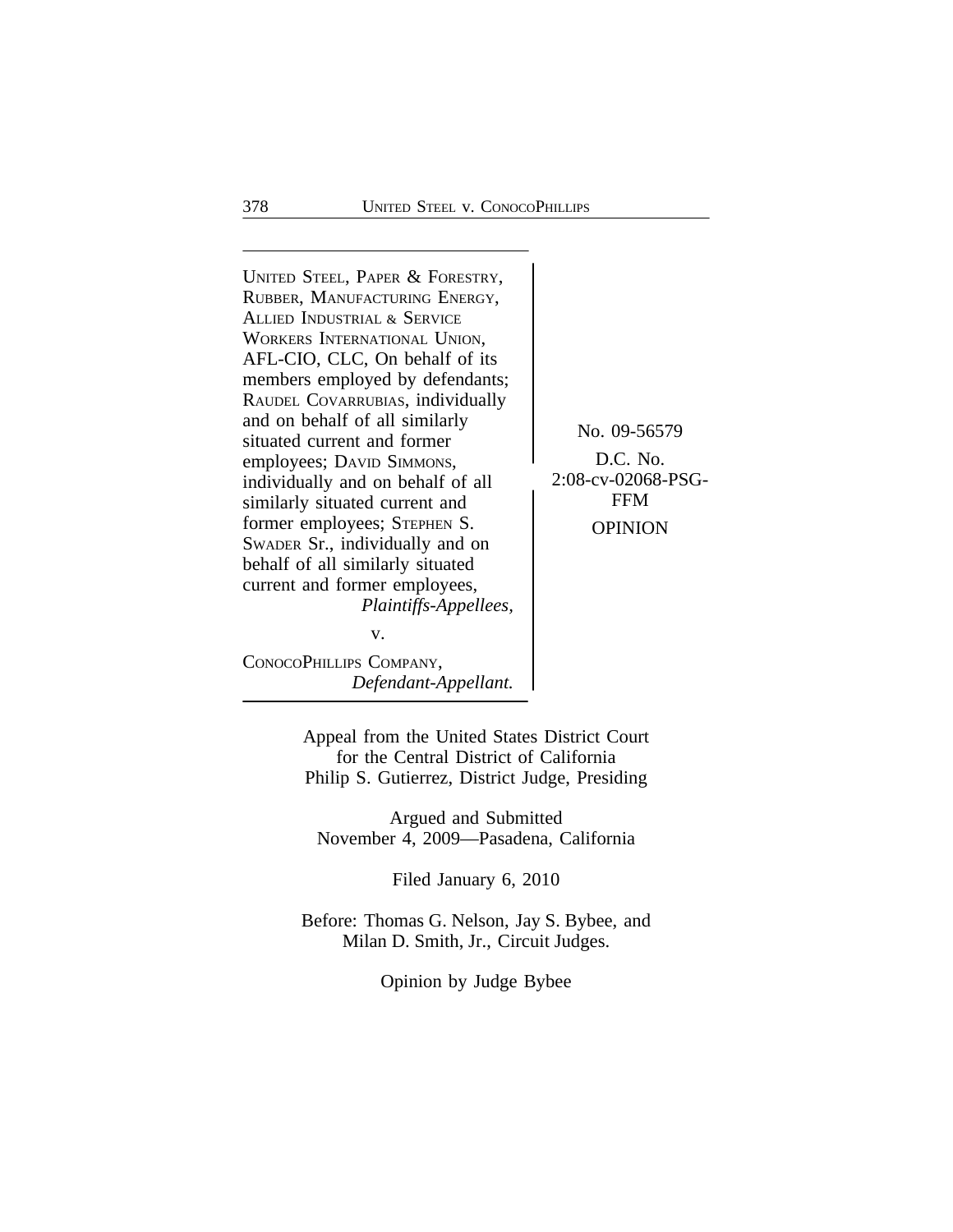### **COUNSEL**

Anne Richardson, Hadsell, Stormer, Keeny, Richardson & Renick, LLP, Pasadena, California, for plaintiffs-appellantsappellees Raudel Covarrubias, David Simmons, and Stephen S. Swader, Sr.

Robert A. Cantore, Gilbert & Sackman, Inc., Los Angeles, California, for plaintiff-appellant-appellee United Steel, Paper & Forestry, Rubber, Manufacturing, Energy, Allied Industrial & Service Workers International Union, AFL-CIO, CLC.

Rex S. Heinke, Akin Gump Strauss Hauer & Feld, LLP, Los Angeles, California, for defendant-appellant-appellee ConocoPhillips Co.

#### **OPINION**

BYBEE, Circuit Judge:

These consolidated appeals raise two issues: first, whether the district court abused its discretion when it denied plaintiffs' motion to certify a putative class out of concern that practical obstacles could potentially develop if plaintiffs' legal theory were ultimately rejected; and second, whether the district court erred in remanding, in light of its certification decision, state law claims to state court for lack of subject matter jurisdiction. We hold that the district court abused its discretion when it assumed, for the purpose of Federal Rule of Civil Procedure 23 certification analysis and without any separate inquiry into the merits, that plaintiffs' legal theory would fail. Accordingly, we reverse and remand for reconsideration of plaintiffs' certification motion and dismiss as moot the appeal of the remand order.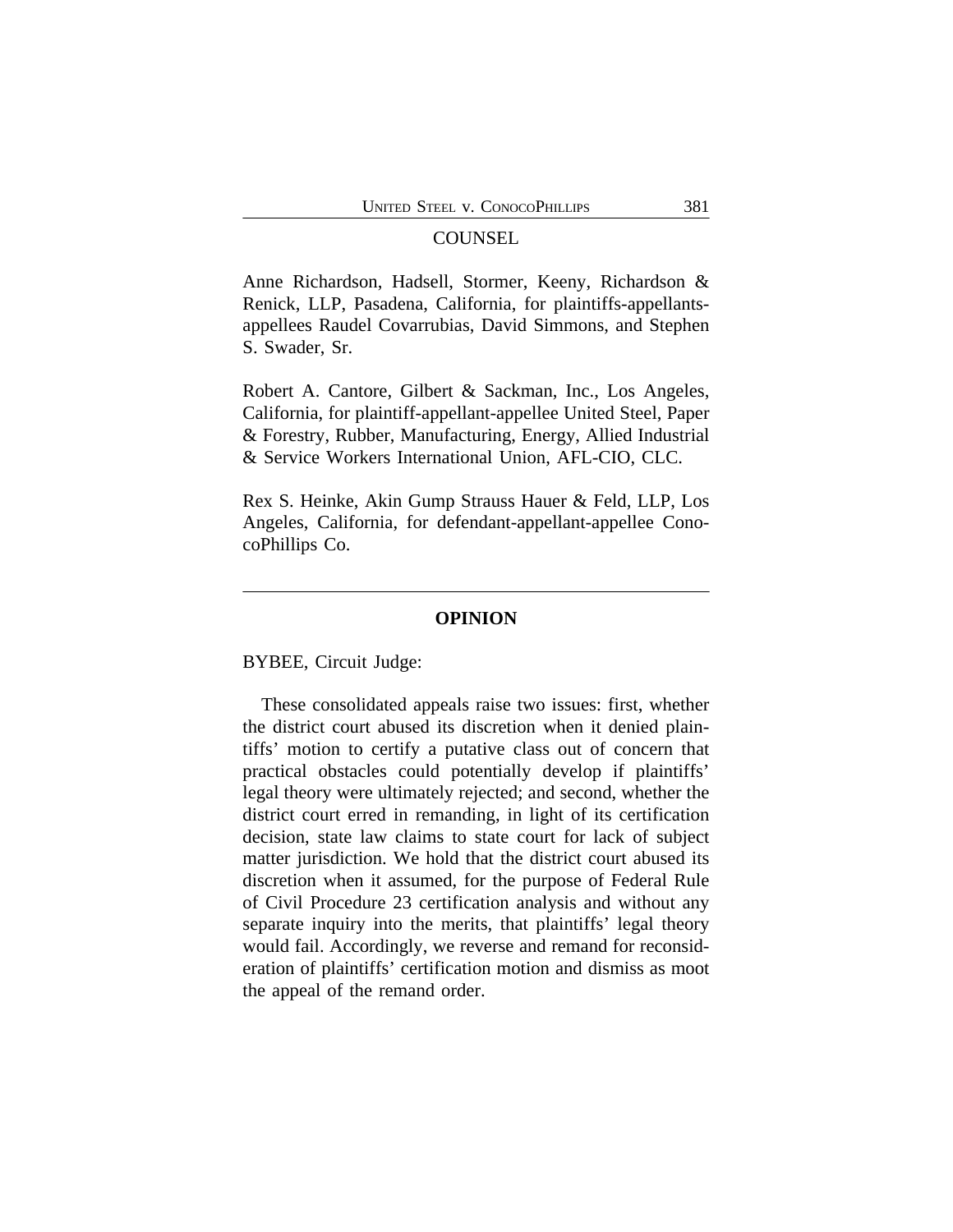Defendant ConocoPhillips Company is an international oil company that operates oil refineries in Los Angeles,<sup>1</sup> Santa Maria, and Rodeo, California. United Steel, Paper & Forestry, Rubber, Manufacturing, Energy, Allied Industrial & Service Workers International Union, AFL-CIO, CLC ("USW") is a labor union that represents many of the employees who work at ConocoPhillips' refineries. ConocoPhillips and USW are parties to a collective bargaining agreement that sets forth wages, hours, and working conditions for USW-represented employees at ConocoPhillips' California refineries.

On February 15, 2008, USW and representative plaintiffs David Simmons, Raudel Covarrubias, and Stephen Swader**<sup>2</sup>** filed a class action complaint against ConocoPhillips and ten John Doe Defendants in Los Angeles Superior Court. The complaint sought "class-wide relief under California law for defendants' breaches of their legal obligation to provide employees with unpaid, 30-minute meal periods, totally relieved of all duties, for every 5 hours of work." The basic premise of plaintiffs' complaint was that because operators cannot leave their units during their meal breaks and are subject to interruptions to which they must respond, their meal periods are "on duty" within the meaning of California law.**<sup>3</sup>** Plaintiffs sought both damages and injunctive relief.

**<sup>1</sup>**ConocoPhillips' Los Angeles refinery is composed of two linked facilities located approximately five miles apart in Carson and Wilmington.

<sup>&</sup>lt;sup>2</sup>The representative plaintiffs are various types of operators at the Los Angeles and Santa Maria ConocoPhillips refineries. No representative plaintiff is a laboratory employee, nor does any representative plaintiff work at the Rodeo refinery.

<sup>&</sup>lt;sup>3</sup>In order for an "on duty" meal period to be permissible under California law, all three of the following conditions must be met: (1) the nature of the work must prevent the employee from being relieved of all duty during the meal period; (2) the employee and employer must have entered into a written agreement authorizing an on duty meal period; and (3) the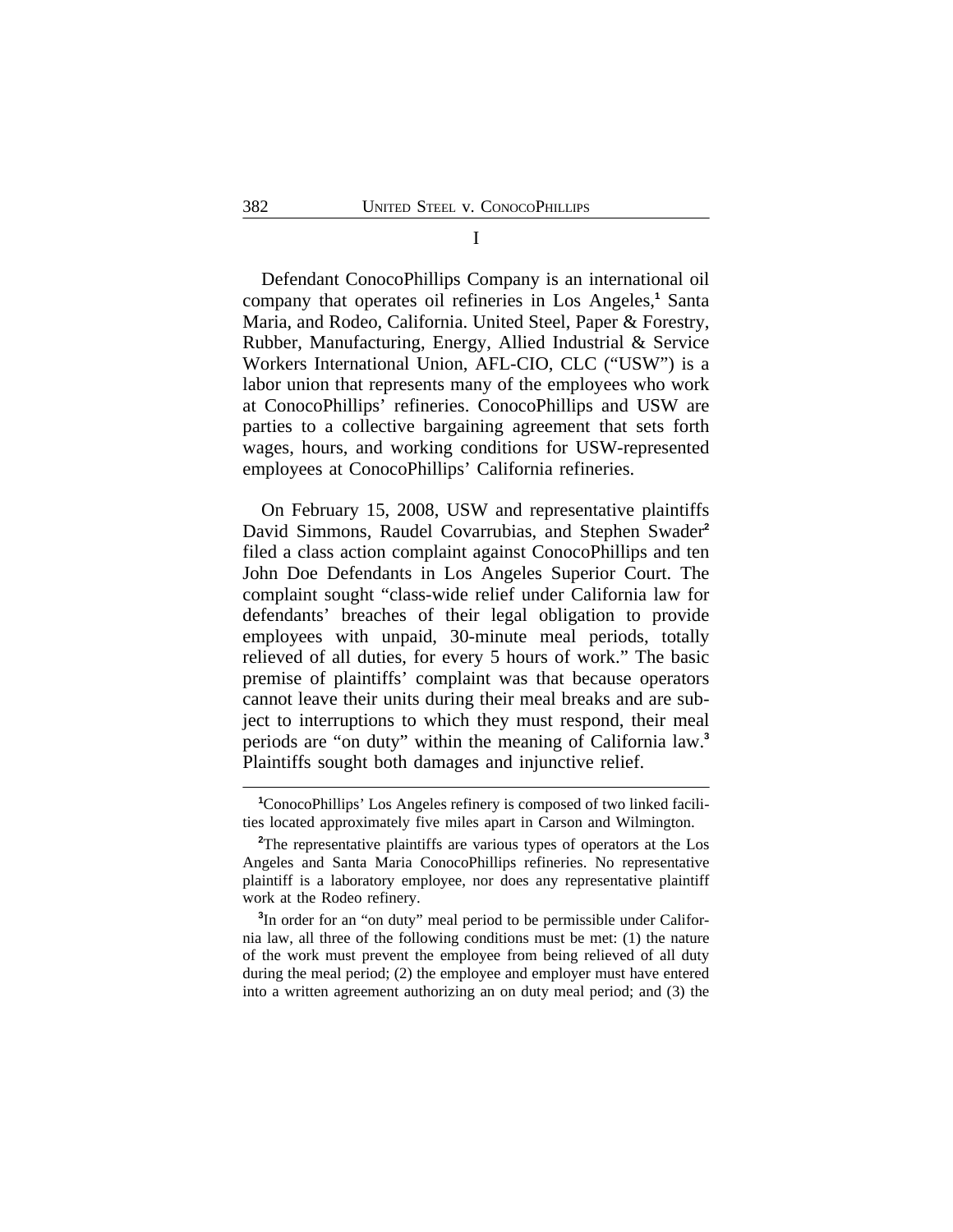On March 27, 2008, ConocoPhillips removed the action to the United States District Court for the Central District of California, citing the Class Action Fairness Act of 2005 ("CAFA"), Pub. L. No. 109-2, 119 Stat. 4 (codified at 28 U.S.C. §§ 1332(d), 1453, 1711-15), as the basis for federal subject matter jurisdiction. CAFA vests a district court with original jurisdiction over "a class action" where: (1) there are one-hundred or more putative class members; (2) at least one class member is a citizen of a state different from the state of any defendant; and (3) the aggregated amount in controversy exceeds \$5 million, exclusive of costs and interest. 28 U.S.C. §§ 1332(d)(2), (5)(B), (6). In its notice of removal, ConocoPhillips stated that "Plaintiffs, at the time this action was commenced, were citizens and residents of the State of California," while ConocoPhillips, as a Delaware corporation with its principal place of business in Texas, was not a citizen of California under 28 U.S.C. § 1332(c)(1). Plaintiffs did not contest removal.

After removal, the parties proceeded with discovery, and in early 2009, plaintiffs moved for class certification under Federal Rule of Civil Procedure 23. The putative class encompassed

all former, current, and future non-exempt hourly employees of Defendant ConocoPhillips who, at any time since February 15, 2004, worked as an Operator

written agreement must expressly state that the employee may, in writing, revoke the agreement at any time. Cal. Code Regs. tit. 8, § 11010, subd. 11(C); *see also* DLSE Opinion Letter 2002-09-04.

The specifics of the labor dispute underlying plaintiffs' suit are not relevant to the certification question at issue in this appeal. However, the gravamen of plaintiffs' complaint is that because operators at ConocoPhillips's California refineries must respond to their radios and to any audible alarms throughout their twelve-hour shifts, any meal breaks operators take are "on duty" under California law and must be compensated as such.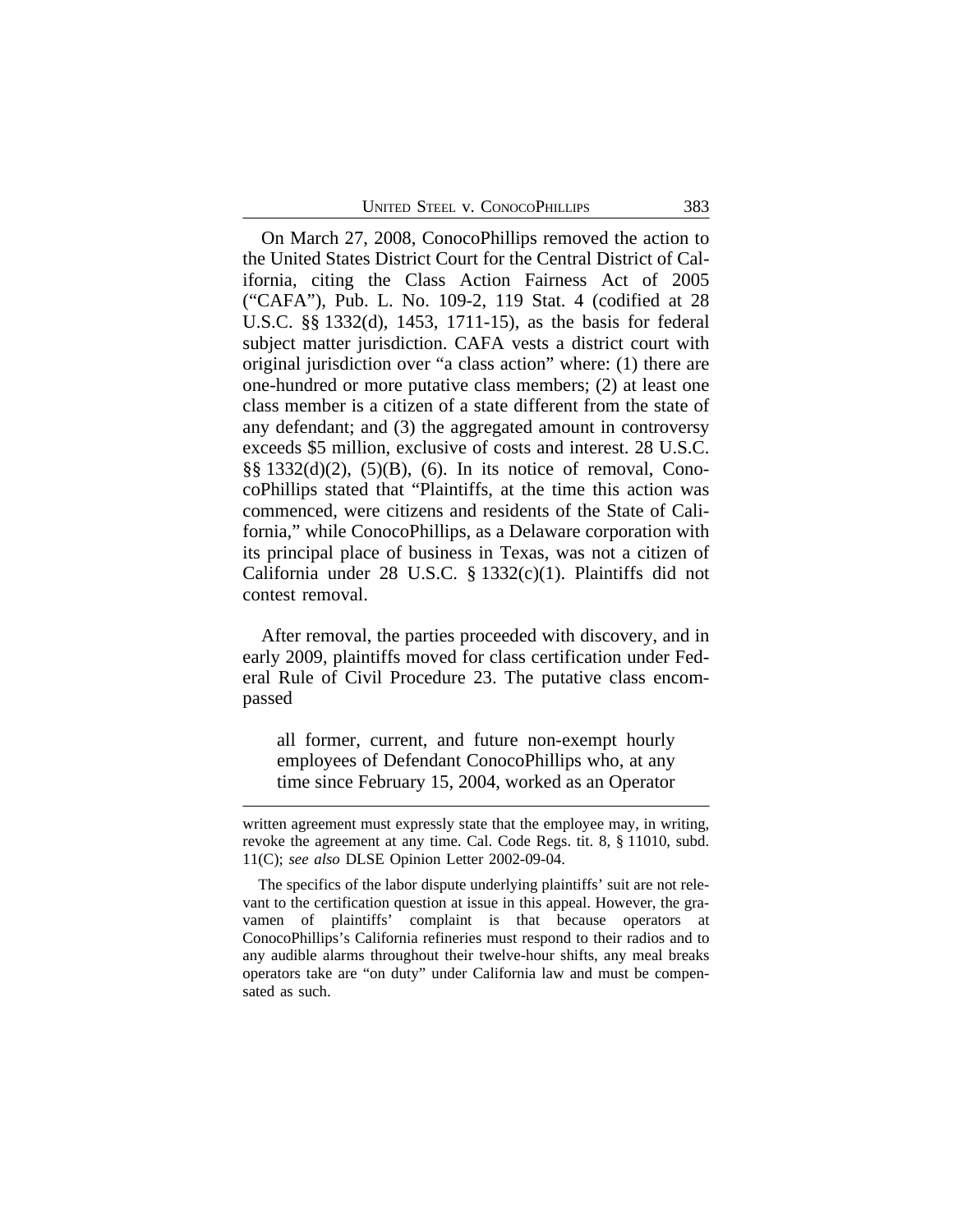or in the laboratory on a shift schedule at a ConocoPhillips refinery located in Los Angeles, Santa Maria, or Rodeo, California.

On March 16, 2009, the district court denied class certification, but did so without prejudice. In this order, the district court held that although plaintiffs had demonstrated the existence of three of the four Rule 23(a) prerequisites to class certification — numerosity, commonality, and typicality, *see* Fed. R. Civ. P.  $23(a)(1)-(3)$  — plaintiffs failed to satisfy the "adequate representation" requirement under Rule 23(a)(4). Specifically, the district court held that due to counterclaims then pending against USW, "USW's interests [we]re not properly aligned with those of the class" and that because then-class counsel also represented USW, "it could not adequately represent the interests of the class."

After the March 2009 order, the representative plaintiffs obtained new counsel unrelated to USW, USW successfully moved for Rule 12(b)(6) dismissal of all pending counterclaims against it, and plaintiffs renewed their motion for class certification under Rule 23. In an order dated June 11, 2009, the district court again denied class certification. The district court held that plaintiffs had satisfied all four requirements of Rule 23(a), but failed to satisfy any of the three provisions in Rule 23(b).**<sup>4</sup>** The court held that although plaintiffs had relied on both Rule 23(b)(2) and Rule 23(b)(3) in support of class certification, plaintiffs had not carried their burden of satisfying either of these provisions. With respect to Rule 23(b)(3), the so-called "predominance" requirement, the district court reasoned that "if Plaintiffs' 'on duty' theory is rejected . . . the Court will be faced with a case . . . requiring individualized trials on each class member's meal period claims," and "a

**<sup>4</sup>**Although a putative class must satisfy all four requirements of Rule 23(a) to achieve certification, the three provisions of Rule 23(b) are disjunctive: a class can be certified where it satisfies only one Rule 23(b) requirement.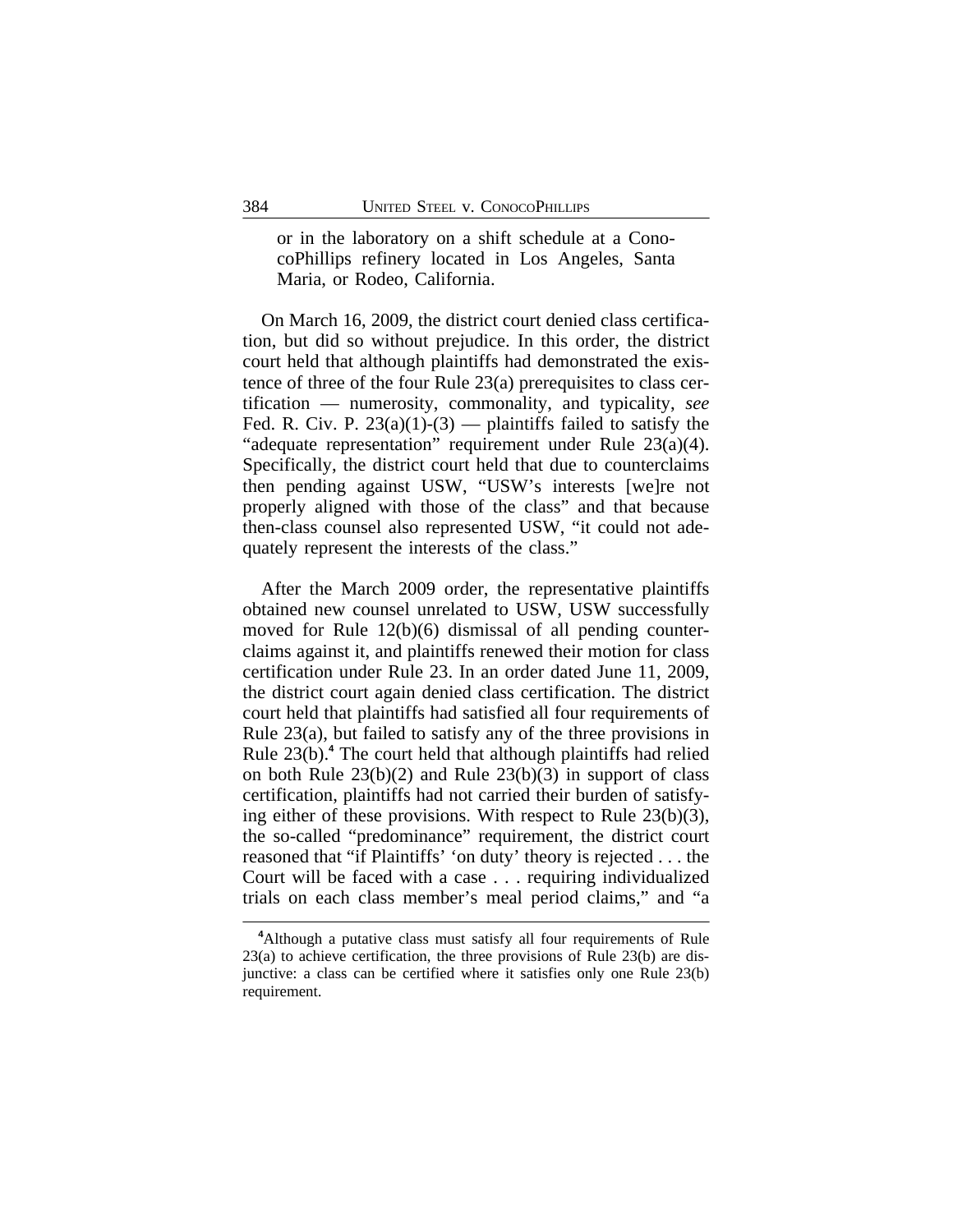class action w[ould] not be the superior method of resolving this suit." The court ultimately held that "this problem . . . is an insurmountable barrier to class certification," and therefore "decline[d] to certify the class under Rule 23(b)(3)."

The same day it issued the order denying certification, the district court remanded this action to Los Angeles Superior Court. The district court explained that "district courts are split on the issue" of whether remand is required after denial of class certification and noted that "[t]he Ninth Circuit has never addressed this question," before ultimately concluding:

In the instant case there is no "reasonably foreseeable possibility" that a class will be certified, given that Plaintiffs have brought two unsuccessful certification motions and that insurmountable problems preclude certification under Rule 23(b)(3). The Court is persuaded by the reasoning of these authorities: a determination that class certification is not a "reasonably foreseeable possibility" is not a postremoval change in jurisdictional facts, but rather is equivalent to a finding that jurisdiction never existed under CAFA in the first place. Accordingly, CAFA does not provide a basis for jurisdiction over this action.

(Internal citations omitted).

Having held that CAFA did not provide subject matter jurisdiction, the district court then rejected any other possible bases for jurisdiction, including supplemental jurisdiction and diversity jurisdiction. Finding no subject matter jurisdiction over this case, the district court remanded to Los Angeles Superior Court.**<sup>5</sup>**

**<sup>5</sup>**After the district court remanded, plaintiffs' Case Management Statements in state court continued to assert that this case was a class action, indicated that class certification would be sought, and sought class discov-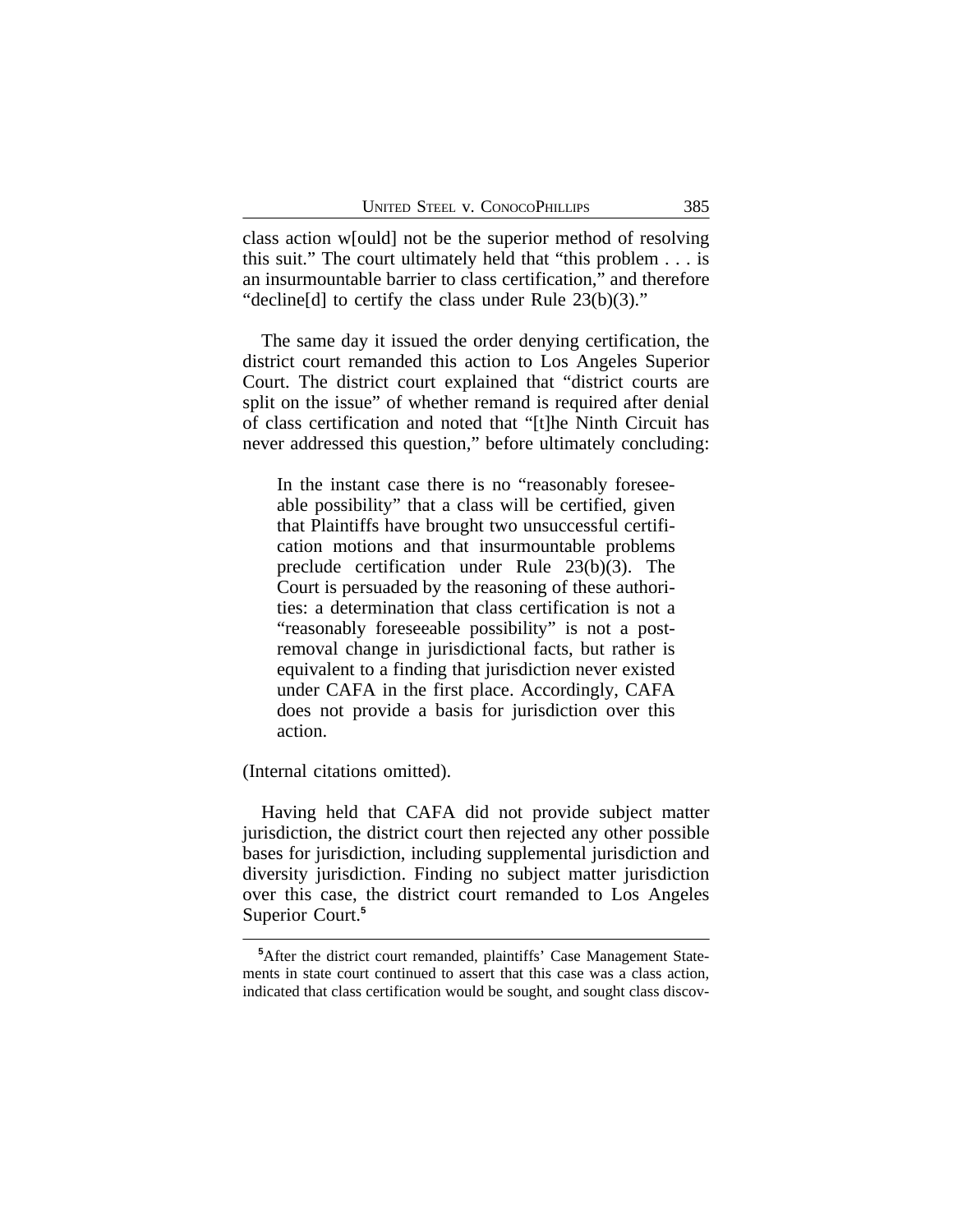Plaintiffs timely petitioned for permission to appeal the June 2009 order denying class certification, and ConocoPhillips timely petitioned for permission to appeal the remand order. On September 30, 2009, this court granted both parties' petitions to appeal. We reverse and remand in plaintiffs' appeal of the order denying certification and dismiss as moot ConocoPhillips' appeal of the order remanding this case to state court.**<sup>6</sup>**

**[1]** Federal Rule of Civil Procedure 23, which governs class certification, contains two distinct sets of requirements. Rule 23(a) outlines four requirements, all of which must be met for class certification: (1) the class must be so numerous that joinder of all members is impracticable; (2) there must be questions of law or fact common to the class; (3) the claims or defenses of the class representatives must be typical of the claims or defenses of the class; and (4) the class representa-

II

ery. In response to plaintiffs' filings, ConocoPhillips again removed to district court under CAFA. Plaintiffs filed a motion for remand, asserting that because the district court had held that class certification was not reasonably possible, there could be no CAFA jurisdiction. The district court ultimately granted plaintiffs' remand motion, holding that ConocoPhillips failed to present new facts or events sufficient to justify its second removal attempt.

**<sup>6</sup>**CAFA imposes strict deadlines for the rendering of judgment by Courts of Appeals. Under 28 U.S.C. § 1453(c)(2), "[i]f the court of appeals accepts an appeal under paragraph (1), the court shall complete all action on such appeal, *including rendering judgment*, not later than 60 days after the date on which such appeal was filed, unless an extension is granted under paragraph (3)" (emphasis added). Paragraph (3) provides that "[t]he court of appeals may grant an extension of the 60-day period described in paragraph  $(2)$  if  $-$  (A) all parties to the proceeding agree to such extension, for any period of time; or (B) such extension is for good cause shown and in the interests of justice, for a period not to exceed 10 days." *Id.* § 1453(c)(3). Both parties graciously agreed to an extension in this case, and we grant an extension to the filing of this opinion.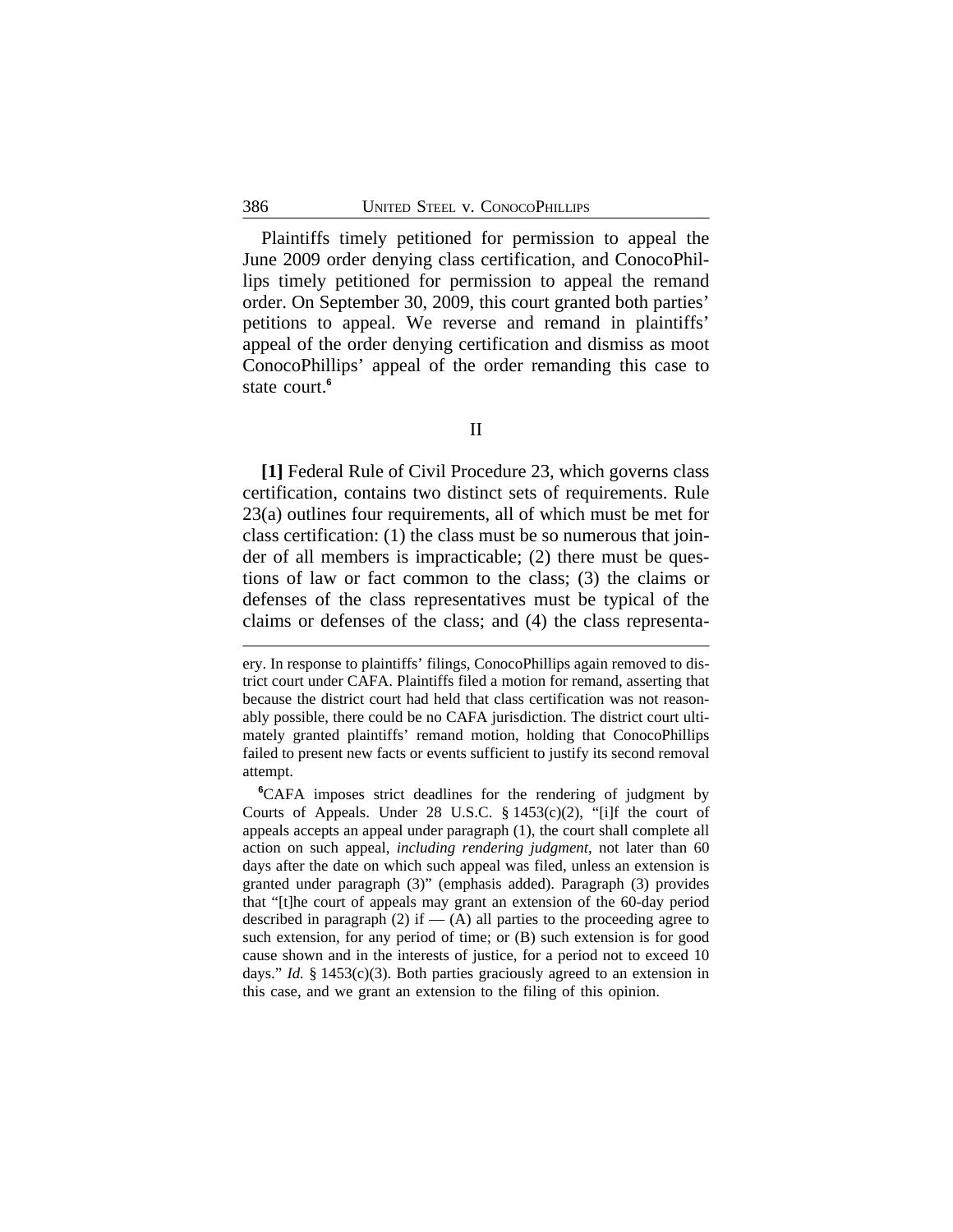tives must fairly and adequately protect the interests of all members of the class. Fed. R. Civ. P. 23(a). The four requirements of Rule 23(a) are commonly referred to as "numerosity," "commonality," "typicality," and "adequacy representation" (or just "adequacy"), respectively. *See, e.g., Rodriguez v. Hayes*, 578 F.3d 1032, 1047-51 (9th Cir. 2009). Where a putative class satisfies all four requirements of Rule 23(a), it still must meet at least one of three additional requirements outlined in Rule 23(b) in order to be eligible for certification. Rule 23(b) provides that

[a] class action may be maintained if Rule 23(a) is satisfied and if:

(1) prosecuting separate actions by or against individual class members would create a risk of:

(A) inconsistent or varying adjudications with respect to individual class members that would establish incompatible standards of conduct for the party opposing the class; or

(B) adjudications with respect to individual class members that, as a practical matter, would be dispositive of the interests of the other members not parties to the individual adjudications or would substantially impair or impede their ability to protect their interests;

(2) the party opposing the class has acted or refused to act on grounds that apply generally to the class, so that final injunctive relief or corresponding declaratory relief is appropriate respecting the class as a whole; or

(3) the court finds that the questions of law or fact common to class members predominate over any questions affecting only individual members, and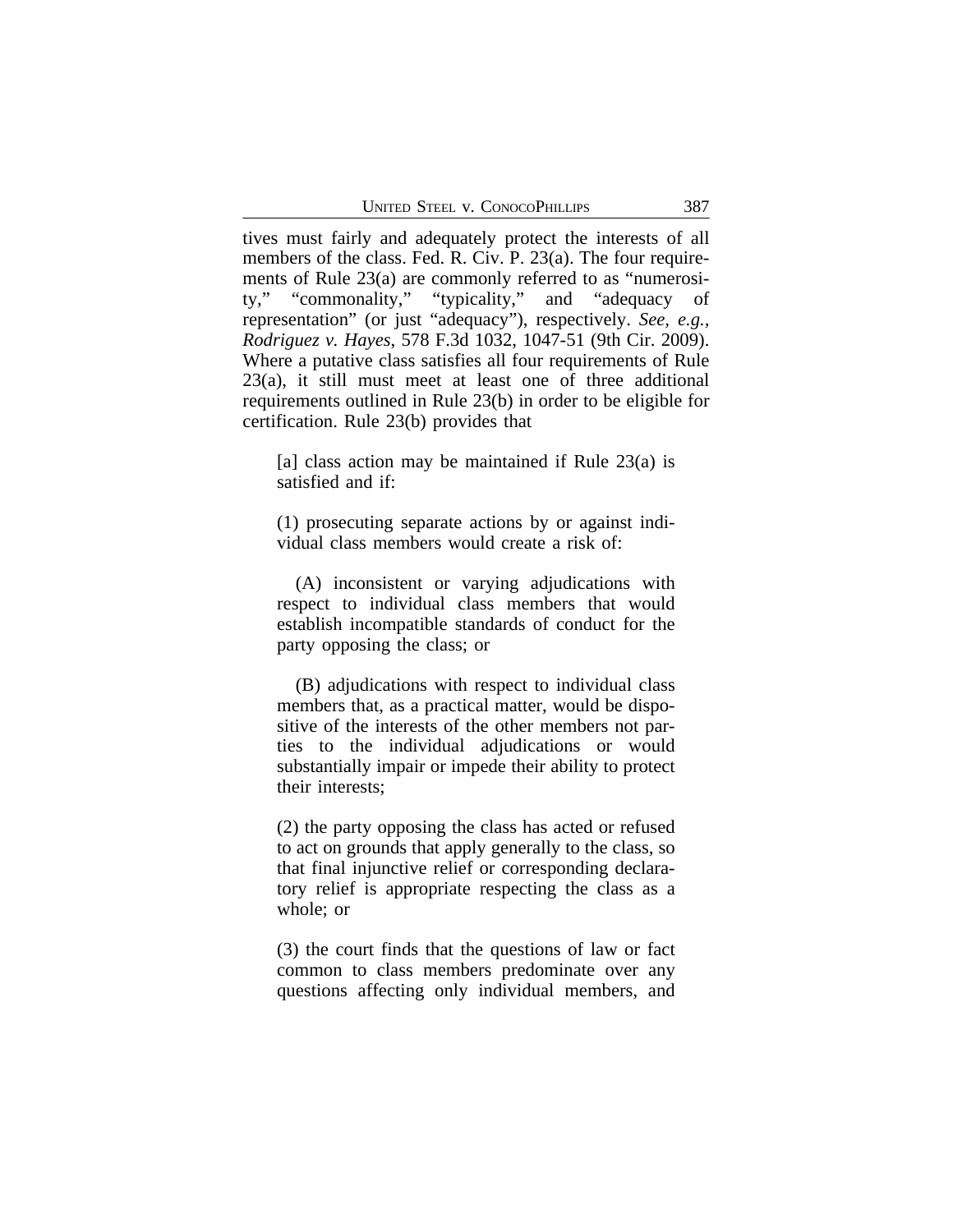that a class action is superior to other available methods for fairly and efficiently adjudicating the controversy. The matters pertinent to these findings include:

(A) the class members' interests in individually controlling the prosecution or defense of separate actions;

(B) the extent and nature of any litigation concerning the controversy already begun by or against class members;

(C) the desirability or undesirability of concentrating the litigation of the claims in the particular forum; and

(D) the likely difficulties in managing a class action.

Fed. R. Civ. P. 23(b). The requirement outlined in Rule 23(b)(3) is generally referred to as "predominance" and is the focus of plaintiffs' appeal.**<sup>7</sup>**

The party seeking class certification bears the burden of demonstrating that the requirements of Rules 23(a) and (b) are met. *See Zinser v. Accufix Research Inst., Inc.*, 253 F.3d 1180, 1186 (9th Cir. 2001). Rule 23(b) states:

A class action may be maintained if Rule 23(a) is satisfied and if  $\dots$  (3) the court finds that the questions of law or fact common to class members pre-

<sup>&</sup>lt;sup>7</sup>The district court held that although plaintiffs had satisfied all four Rule 23(a) requirements, they did not establish an entitlement to certification under Rule 23(b)(2) or (3). Plaintiffs did not argue that they had satisfied Rule 23(b)(1). On this appeal, plaintiffs have disavowed any reliance on Rule 23(b)(2) and argue only that the district court erred in holding that plaintiffs did not satisfy Rule 23(b)(3).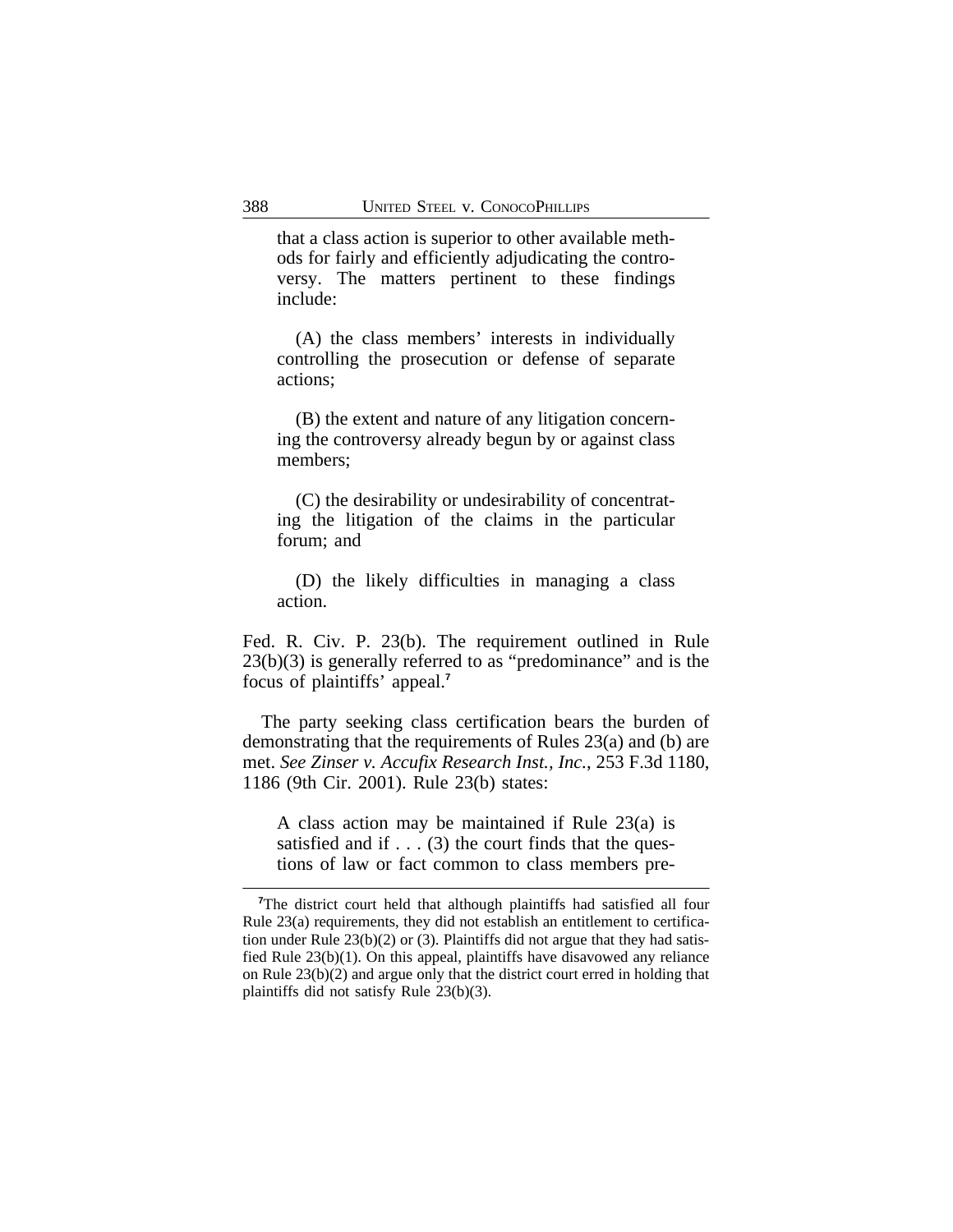dominate over any questions affecting only individual members, and that a class action is superior to other available methods for fairly and efficiently adjudicating the controversy. . . .

We review both the ultimate decision whether to certify a class and the underlying determination whether the predominance requirement of Rule 23(b)(3) has been satisfied for abuse of discretion. *See Zinser*, 253 F.3d at 1186 (class certification generally), 1192 (predominance).

In holding that Rule 23(b)(3) posed an "insurmountable barrier to class certification" in this case, the district court reasoned:

Defendant correctly points out that if Plaintiffs' "on duty" theory of liability fails, then common questions will no longer predominate over individual ones. In other words, if it is ultimately determined that (1) class members' meal periods were not "on duty" or, alternatively, that (2) the conditions prerequisite to a lawful "on duty" meal period were satisfied, then in order to establish Defendant's liability, Plaintiffs will need to show that they actually missed meal breaks.

The district court then stated that it appeared that "the existence of a uniform policy as to the availability of a meal period could be proved on a classwide basis . . . ." However, in the district court's view, "there c[ould] be no assurances that [plaintiffs] w[ould] prevail on [their 'on duty'] theory." And if plaintiffs did *not* prevail on this theory, the district court reasoned, the inquiry would then shift to whether plaintiffs *actually* missed meal breaks, and "the Court w[ould] be faced with a case . . . requiring individualized trials on each class member's meal period claims," thus making "a class action . . . not . . . the superior method of resolving this suit."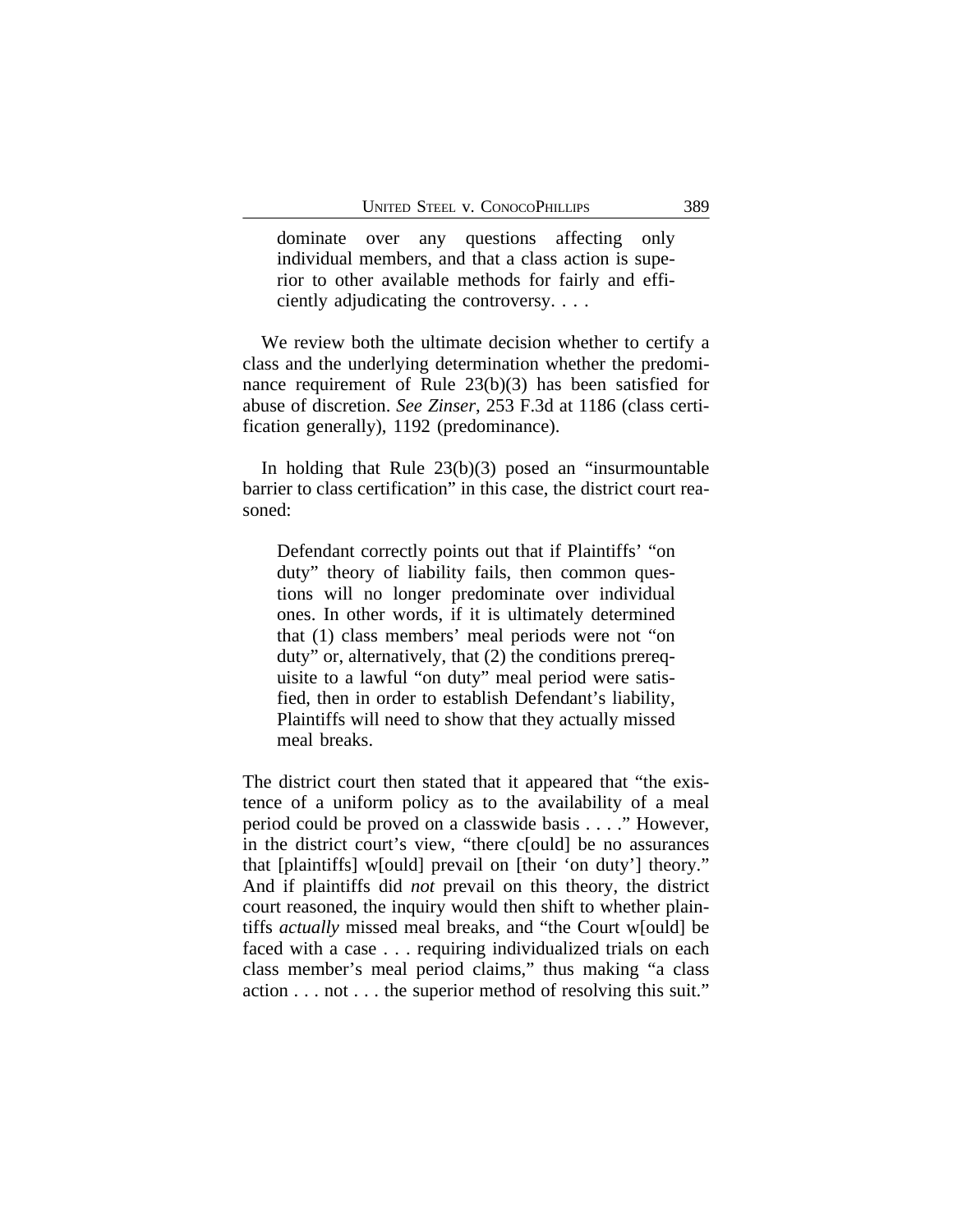As support for its conclusion that the possibility of numerous future mini-trials proved "an insurmountable barrier to class certification" under Rule 23(b)(3), the district court quoted an Eleventh Circuit decision, *Andrews v. American Telephone & Telegraph Co.*, 95 F.3d 1014, 1023 (11th Cir. 1996), which in turn quoted a decision by the Fourth Circuit, *Windham v. American Brands, Inc.*, 565 F.2d 59, 70 (4th Cir. 1977), stating: "[A] district court should not decline to certify a class because it fears that insurmountable problems may later appear. But where the court finds, on the basis of substantial evidence as here, that there are serious problems now appearing, it should not certify the class merely on the assurance of counsel that some solution will be found." (alteration in district court order).

"We limit our [certification] review to whether the district court correctly selected and applied Rule 23's criteria. An abuse of discretion occurs when the district court, in making a discretionary ruling, relies upon an improper factor, omits consideration of a factor entitled to substantial weight, or mulls the correct mix of factors but makes a clear error of judgment in assaying them." *Parra v. Bashas', Inc.*, 536 F.3d 975, 977-78 (9th Cir. 2008) (internal quotation marks and citation omitted). Plaintiffs' basic argument is that the district court abused its discretion by declining certification based on the *possibility* that plaintiffs would not prevail on the merits on their "on duty" theory. We agree.

**[2]** Critically, the district court did not hold that plaintiffs' *actual* legal theory (what the district court referred to as "Plaintiffs' 'on duty' theory of liability") was one in which common issues of law or fact did not predominate over individual questions. Instead, the district court treated plaintiffs' actual legal theory as all but beside the point, holding that because "there can be no *assurances* that [plaintiffs] w[ould] prevail on this theory," (emphasis added), the district court's predominance inquiry would instead focus on the question whether plaintiffs "actually missed meal breaks," an admit-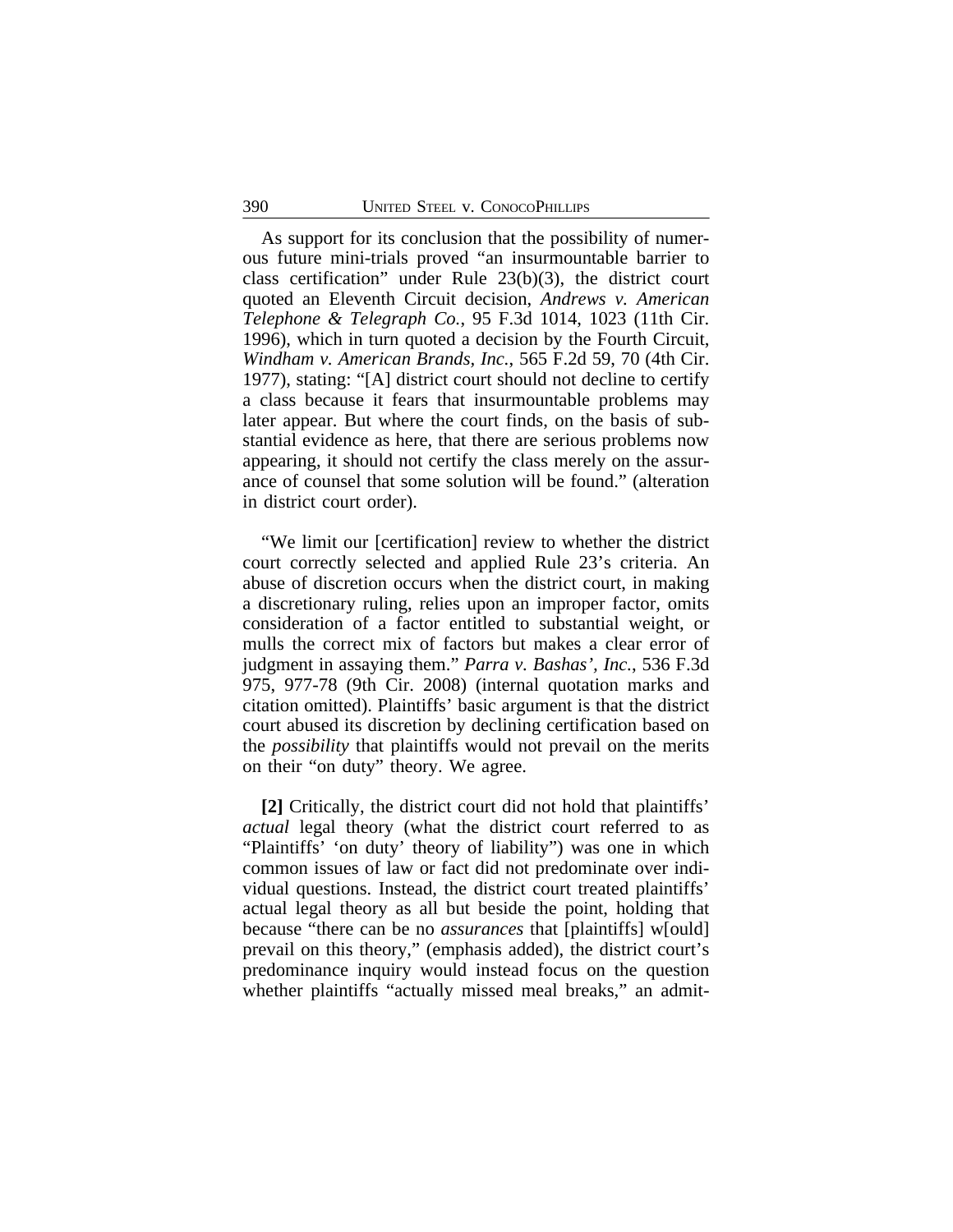tedly individualized inquiry. By refusing to analyze plaintiffs' "on duty" argument as the basis for its predominance inquiry because "there c[ould] be no *assurances* that they w[ould] prevail on this theory," the district court ignored Ninth Circuit precedent and ultimately abused its discretion.

**[3]** "In determining the propriety of a class action, the question is not whether the plaintiff or plaintiffs have stated a cause of action or will prevail on the merits, but rather whether the requirements of Rule 23 are met[,]" and "nothing in either the language or history of Rule 23 . . . gives a court any authority to conduct a preliminary inquiry into the merits of a suit in order to determine whether it may be maintained as a class action." *Eisen v. Carlisle & Jacquelin*, 417 U.S. 156, 177-78 (1974) (quotation marks and citation omitted). Although certification inquiries such as commonality, typicality, and predominance might properly call for some substantive inquiry, "[t]he court may not go so far . . . as to judge the validity of these claims." *Staton v. Boeing Co.*, 327 F.3d 938, 954 (9th Cir. 2003). "[N]either the possibility that a plaintiff will be unable to prove his allegations, nor the possibility that the later course of the suit might unforeseeably prove the original decision to certify the class wrong, is a basis for declining to certify a class which apparently satisfies [Rule 23]." *Blackie v. Barrack*, 524 F.2d 891, 901 (9th Cir. 1975).

**[4]** Here, the district court not only "judge[d] the validity" of plaintiffs' "on duty" claims, it did so using a nearly insurmountable standard, concluding that merely because it was not *assured* that plaintiffs would prevail on their primary legal theory, that theory was not the appropriate basis for the predominance inquiry. But a court can never be *assured* that a plaintiff will prevail on a given legal theory prior to a dispositive ruling on the merits, and a full inquiry into the merits of a putative class's legal claims is precisely what both the Supreme Court and we have cautioned is not appropriate for a Rule 23 certification inquiry. *See Eisen*, 417 U.S. at 177-78; *Cummings v. Connell*, 316 F.3d 886, 896 (9th Cir. 2003) (not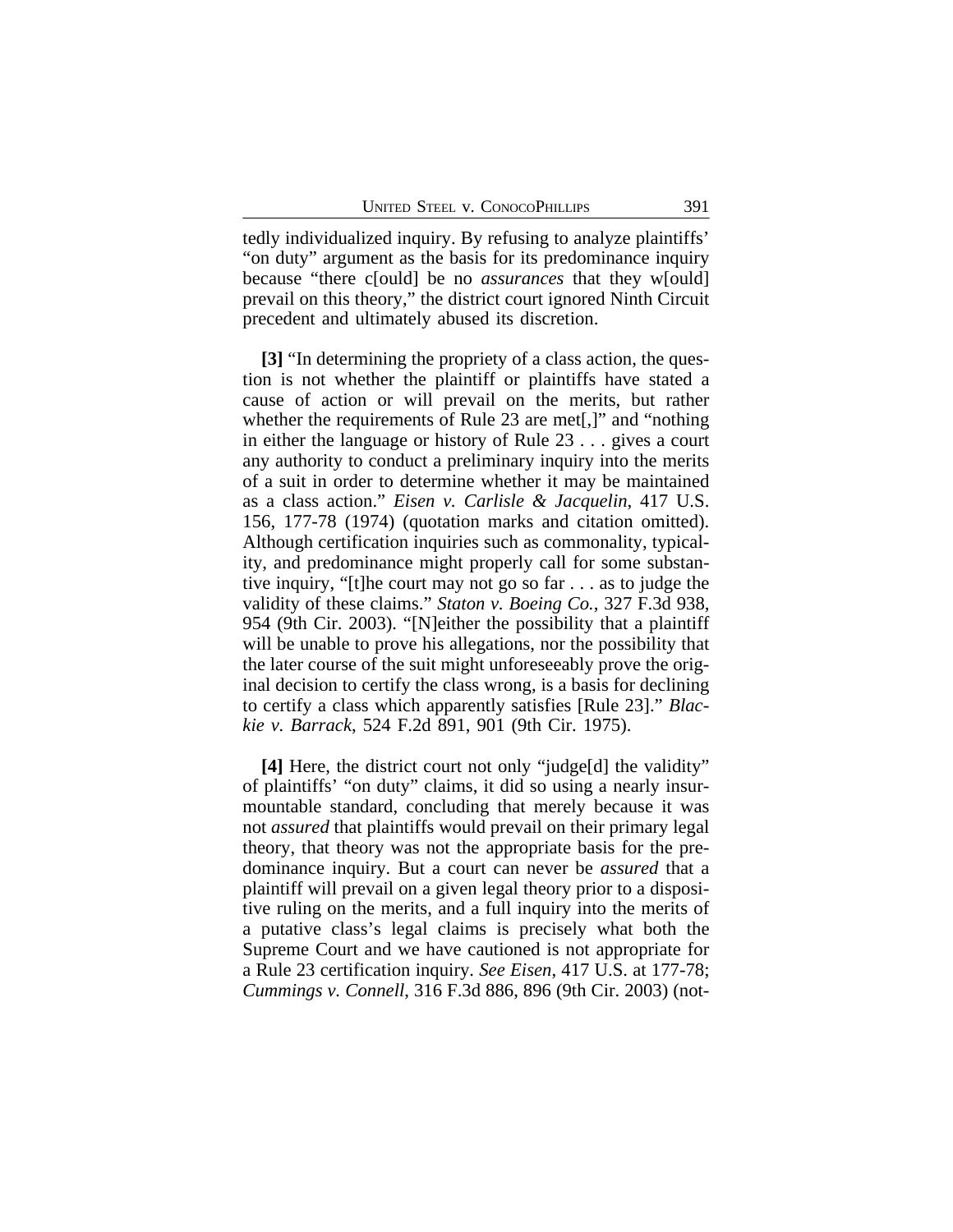ing that "this circuit does not favor denial of class certification on the basis of speculative conflicts"); *Staton*, 327 F.3d at 954; *Moore v. Hughes Helicopters, Inc.*, 708 F.2d 475, 480 (9th Cir. 1983) (holding that "it is improper to advance a decision on the merits to the class certification stage").

The only legal authority cited by the district court for its decision to ignore plaintiffs' "on duty" legal theory in its predominance analysis was the Eleventh Circuit's decision in *Andrews v. American Telephone & Telegraph Co.*, 95 F.3d 1014. We do not think *Andrews* bears the weight assigned it by the district court. In *Andrews*, a district court in Georgia certified two classes totaling several million members in litigation raising legal claims *premised on the gaming laws of all fifty states* and involving telephone calls to "hundreds of widely differing 900-number programs." *Id.* at 1023. The Eleventh Circuit held that the district court abused its discretion in certifying these classes due to the fact that the district court would have to "try millions of small claims," *id.*, citing a Fourth Circuit case from 1977 for the proposition that "while the district court should not decline to certify a class because it fears that insurmountable problems may later appear, if the court finds that there are serious problems *now appearing*, it should not certify the class merely on the assurance that some solution will be found." *Id.* (internal quotation marks, ellipses, and citation omitted). *Andrews* is simply nothing like this case: in *Andrews*, the plaintiffs' own legal theory required millions of mini-trials, a clear case of "serious problems *now appearing*," while in this case the prospect of mini-trials would only appear if plaintiffs' legal theory were actually rejected on its merits, a clear case of a "problem[ that] may later appear."

**[5]** Moreover, a district court retains the flexibility to address problems with a certified class as they arise, including the ability to decertify. "Even after a certification order is entered, the judge remains free to modify it in the light of subsequent developments in the litigation." *Gen. Tel. Co. of the*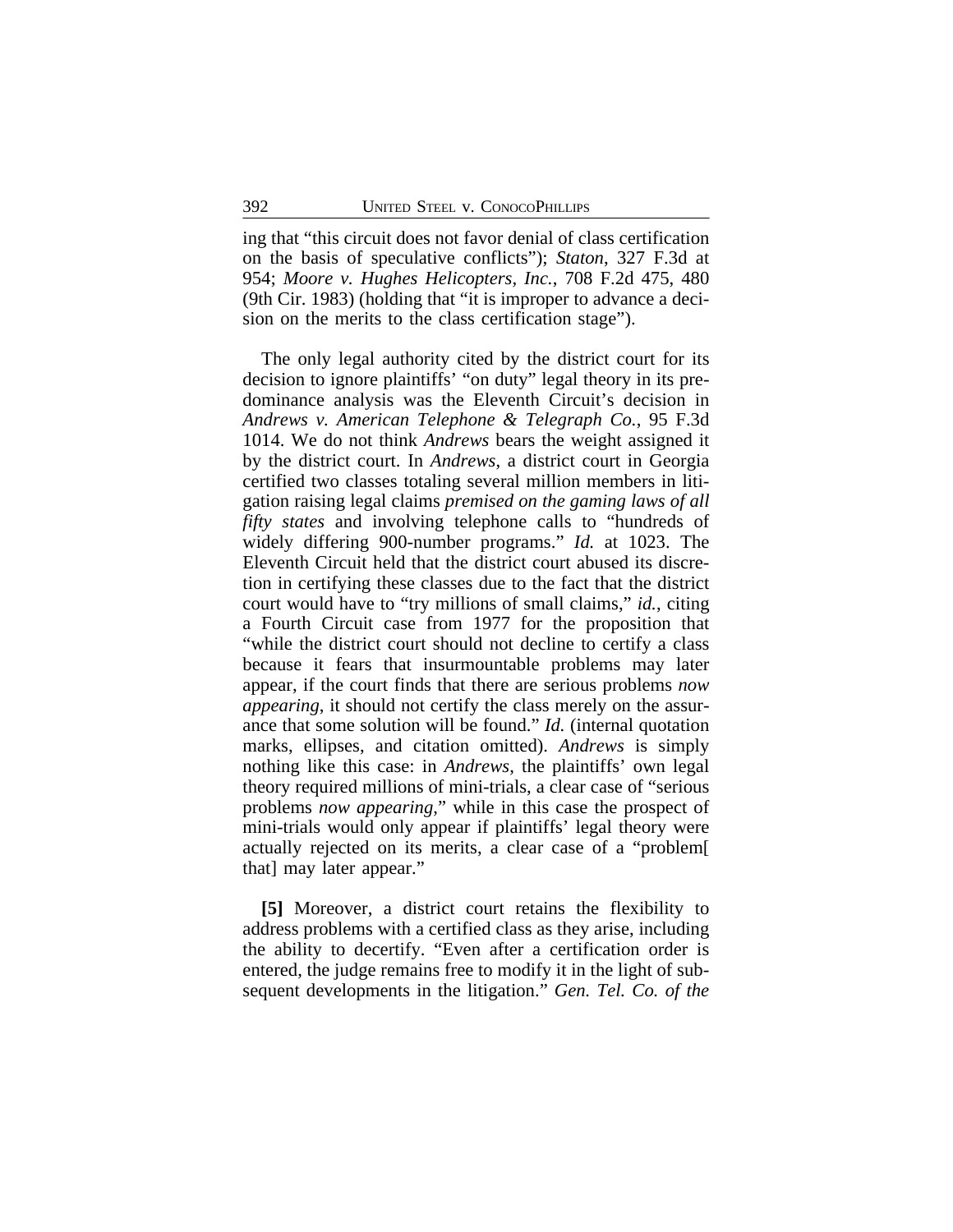*Sw. v. Falcon*, 457 U.S. 147, 160 (1982); *see also Rodriguez v. West Publ'g Corp.*, 563 F.3d 948, 966 (9th Cir. 2009) ("A district court may decertify a class at any time."); *Cummings*, 316 F.3d at 896 (finding "the district court's approach [to be] entirely appropriate" where the court determined that a potential class "conflict was too speculative at the time [of the certification motion] to prevent finding the named plaintiffs to be adequate representatives," but "remained willing to reconsider and decertify the class if . . . there was evidence of an actual conflict"); *Armstrong v. Davis*, 275 F.3d 849, 871 n.28 (9th Cir. 2001) ("Federal Rule of Civil Procedure 23 provides district courts with broad discretion to determine whether a class should be certified, and to revisit that certification throughout the legal proceedings before the court."). What a district court may not do is to assume, *arguendo*, that problems will arise, and decline to certify the class on the basis of a mere potentiality that may or may not be realized. If, on remand, the district court certifies the class and plaintiffs' "on duty" legal theory is ultimately rejected, the district court can revisit its certification decision at that time. *See Cummings*, 316 F.3d at 896.

#### III

**[6]** We remand to the district court for reconsideration of plaintiffs' motion for class certification in light of our decision. With respect to the proceedings on remand, we note that "[w]hile the court may not put the plaintiff[s] to preliminary proof of [their] claim[s], it does require sufficient information to form a reasonable judgment," and "may request the parties to supplement the pleadings with sufficient material to allow an informed judgment on each of the Rule[ 23] requirements." *Blackie*, 524 F.2d at 901 n.17.

Because we find the district court abused its discretion in its order denying certification, we need not address the issue raised by ConocoPhillips' appeal.